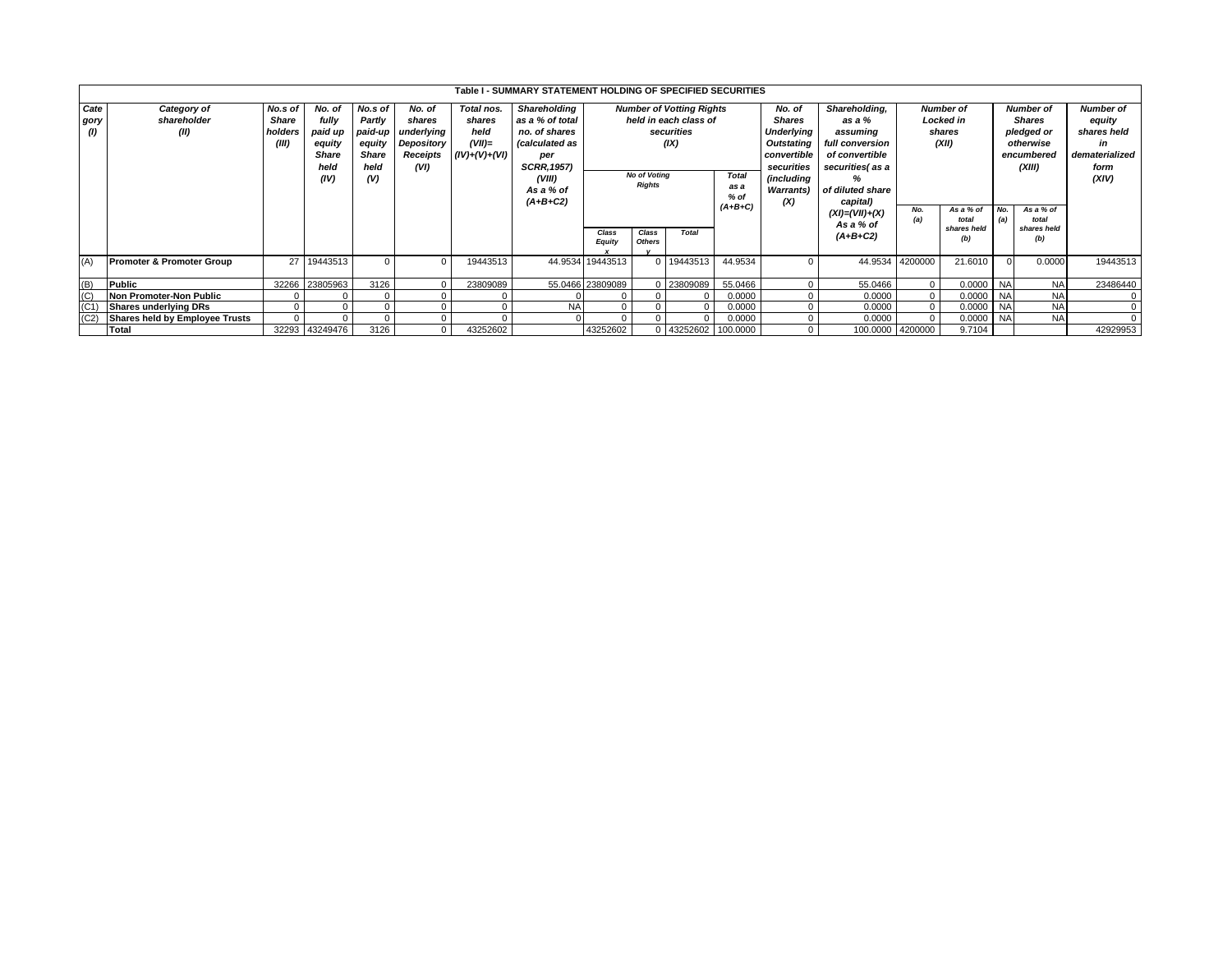|       |                                                                                                                                                                                                                |                                                                                                                                                                          |                 |                                                                                                                                         |                      | Table II - STATEMENT SHOWING SHAREHOLDING PATTERN OF THE PROMOTER AND PROMOTER GROUP             |                                                                                                                       |                 |                        |                      |                                                                                                              |                                                                                                                   |                                                             |                                                  |                    |                                                                                      |                    |                      |
|-------|----------------------------------------------------------------------------------------------------------------------------------------------------------------------------------------------------------------|--------------------------------------------------------------------------------------------------------------------------------------------------------------------------|-----------------|-----------------------------------------------------------------------------------------------------------------------------------------|----------------------|--------------------------------------------------------------------------------------------------|-----------------------------------------------------------------------------------------------------------------------|-----------------|------------------------|----------------------|--------------------------------------------------------------------------------------------------------------|-------------------------------------------------------------------------------------------------------------------|-------------------------------------------------------------|--------------------------------------------------|--------------------|--------------------------------------------------------------------------------------|--------------------|----------------------|
|       | Category & Name of the<br>shareholders<br>(1)                                                                                                                                                                  | No of<br>No of<br>Partly<br><b>Share</b><br>paid-up<br>fully<br>holders<br>paid up<br>equity<br>(III)<br>equity<br>Share<br><b>Shares</b><br>held<br>held<br>(V)<br>(IV) |                 | No. of<br>Total nos.<br>shares<br>shares<br>underlying<br>held<br>$(VII)$ =<br>Depository<br>$(IV)+(V)+(VI)$<br><b>Receipts</b><br>(VI) |                      | Shareholding<br>% calculated<br>as per<br><b>SCRR, 1957</b><br>As a % of<br>$(A+B+C2)$<br>(VIII) | <b>Number of Voting Rights</b><br>held in each class of<br>securities<br>(IX)<br><b>No of Voting</b><br><b>Rights</b> |                 |                        | Total<br>as a        | No. of<br><b>Shares</b><br><b>Underlying</b><br><b>Outstating</b><br>convertible<br>securities<br>(including | Shareholding,<br>as a % assuming<br>full conversion<br>of convertible<br>securities(as a<br>%<br>of diluted share |                                                             | <b>Number of</b><br>Locked in<br>shares<br>(XII) |                    | <b>Number of</b><br><b>Shares</b><br>pledged or<br>otherwise<br>encumbered<br>(XIII) |                    |                      |
|       |                                                                                                                                                                                                                |                                                                                                                                                                          |                 |                                                                                                                                         |                      |                                                                                                  |                                                                                                                       |                 |                        |                      | $%$ of<br>$(A+B+C)$                                                                                          | <b>Warrants)</b><br>(X)                                                                                           | capital)<br>$(XI) = (VII) + (X)$<br>As a % of<br>$(A+B+C2)$ | No.<br>(a)                                       | As a % of<br>total | No.<br>(a)                                                                           | As a % of<br>total | (XIV)                |
|       |                                                                                                                                                                                                                |                                                                                                                                                                          |                 |                                                                                                                                         |                      |                                                                                                  |                                                                                                                       | Class<br>Equity | Class<br><b>Others</b> | <b>Total</b>         |                                                                                                              |                                                                                                                   |                                                             |                                                  | shares held<br>(b) |                                                                                      | shares held<br>(b) |                      |
|       | 1 Indian                                                                                                                                                                                                       |                                                                                                                                                                          |                 |                                                                                                                                         |                      |                                                                                                  |                                                                                                                       |                 |                        |                      |                                                                                                              |                                                                                                                   |                                                             |                                                  |                    |                                                                                      |                    |                      |
|       | (a) Individuals/Hindu undivided Family                                                                                                                                                                         |                                                                                                                                                                          |                 |                                                                                                                                         |                      |                                                                                                  |                                                                                                                       |                 |                        |                      |                                                                                                              |                                                                                                                   |                                                             |                                                  |                    |                                                                                      |                    |                      |
|       | Sarla Sevantilal Parekh<br>Rajendra Somani                                                                                                                                                                     |                                                                                                                                                                          | 6290<br>2324250 |                                                                                                                                         | $\Omega$             | 6290<br>2324250                                                                                  | 0.0145<br>5.3737                                                                                                      | 6290<br>2324250 |                        | 6290<br>232425       | 0.0145<br>5.373                                                                                              |                                                                                                                   | 0.0145<br>5.373                                             |                                                  | 0.000<br>0.000     |                                                                                      | 0.0000<br>0.0000   | 6290<br>2324250      |
|       | Pravina Rameshchandra Virvadia                                                                                                                                                                                 |                                                                                                                                                                          | 850             |                                                                                                                                         |                      | 8500                                                                                             | 0.0197                                                                                                                | 8500            |                        | 8500                 | 0.019                                                                                                        |                                                                                                                   | 0.019                                                       |                                                  | 0.000              |                                                                                      | 0.0000             | 8500                 |
|       | Renuka Vinubhai Bhansali                                                                                                                                                                                       |                                                                                                                                                                          | 8500            |                                                                                                                                         | $\Omega$             | 8500                                                                                             | 0.0197                                                                                                                | 8500            |                        | 8500                 | 0.0197                                                                                                       |                                                                                                                   | 0.0197                                                      |                                                  | 0.000              |                                                                                      | 0.0000             | 8500                 |
|       | SUSHEEL SOMANI                                                                                                                                                                                                 |                                                                                                                                                                          | 871900          |                                                                                                                                         |                      | 871900                                                                                           | 2.0158                                                                                                                | 871900          |                        | 87190                | 2.015                                                                                                        |                                                                                                                   | 2.015                                                       |                                                  | 0.000              |                                                                                      | 0.000              | 871900               |
|       | HRIDAI SUSHEEL SOMANI<br><b>MRIDULA SOMANI</b>                                                                                                                                                                 |                                                                                                                                                                          | 11690<br>22890  |                                                                                                                                         | $\Omega$             | 116900<br>228900                                                                                 | 0.270<br>0.5292                                                                                                       | 11690<br>228900 |                        | 11690<br>22890       | 0.270<br>0.529                                                                                               |                                                                                                                   | 0.270<br>0.529                                              |                                                  | 0.000<br>0.000     |                                                                                      | 0.000<br>0.000     | 116900<br>228900     |
|       | SURENDRA SOMANI                                                                                                                                                                                                |                                                                                                                                                                          | 503075          |                                                                                                                                         | $\Omega$             | 503075                                                                                           | 1.1631                                                                                                                | 503075          |                        | 50307                | 1.163'                                                                                                       |                                                                                                                   | 1.1631                                                      |                                                  | 0.0000             |                                                                                      | 0.0000             | 503075               |
|       | <b>VRINDA SOMANI</b>                                                                                                                                                                                           |                                                                                                                                                                          | 9000            |                                                                                                                                         |                      | 9000                                                                                             | 0.0208                                                                                                                | 9000            |                        | 900                  | 0.0208                                                                                                       |                                                                                                                   | 0.0208                                                      |                                                  | 0.0000             |                                                                                      | 0.0000             | 9000                 |
|       | <b>JAYA SOMANI</b><br>ANUSHREE SOMANI                                                                                                                                                                          |                                                                                                                                                                          | 25850<br>9000   |                                                                                                                                         | $\Omega$<br>$\Omega$ | 258500<br>9000                                                                                   | 0.5977<br>0.0208                                                                                                      | 258500<br>9000  |                        | 25850<br>9000        | 0.597<br>0.0208                                                                                              |                                                                                                                   | 0.597<br>0.0208                                             |                                                  | 0.000<br>0.000     |                                                                                      | 0.0000<br>0.0000   | 258500<br>9000       |
|       | MR ADARSH SOMANI                                                                                                                                                                                               |                                                                                                                                                                          | 181250          |                                                                                                                                         | $\Omega$             | 181250                                                                                           | 0.4190                                                                                                                | 181250          |                        | 18125                | 0.419                                                                                                        |                                                                                                                   | 0.4190                                                      |                                                  | 0.000              |                                                                                      | 0.0000             | 181250               |
|       | SUHRID SOMANI                                                                                                                                                                                                  |                                                                                                                                                                          | 9330            |                                                                                                                                         |                      | 93300                                                                                            | 0.2157                                                                                                                | 93300           |                        | 9330                 | 0.215                                                                                                        |                                                                                                                   | 0.215                                                       |                                                  | 0.000              |                                                                                      | 0.000              | 93300                |
|       | VANDANA SOMANI                                                                                                                                                                                                 |                                                                                                                                                                          | 325200          |                                                                                                                                         |                      | 325200                                                                                           | 0.7519                                                                                                                | 325200          |                        | 32520                | 0.751                                                                                                        |                                                                                                                   | 0.751                                                       |                                                  | 0.000              |                                                                                      | 0.0000             | 325200               |
|       | <b>NUPUR SOMANI</b><br>SOMANI KUMKUM                                                                                                                                                                           |                                                                                                                                                                          | 270000          |                                                                                                                                         | 0                    | 270000                                                                                           | 0.6242<br>0.0824                                                                                                      | 270000          |                        | 27000                | 0.6242                                                                                                       |                                                                                                                   | 0.624                                                       |                                                  | 0.0000             |                                                                                      | 0.0000             | 270000               |
|       | <b>VARUN SOMANI</b>                                                                                                                                                                                            |                                                                                                                                                                          | 35635<br>272500 |                                                                                                                                         | $\Omega$             | 35635<br>272500                                                                                  | 0.6300                                                                                                                | 3563<br>272500  |                        | 3563<br>272500       | 0.082<br>0.630                                                                                               |                                                                                                                   | 0.082<br>0.630                                              |                                                  | 0.0000<br>0.000(   |                                                                                      | 0.0000<br>0.0000   | 35635<br>272500      |
|       | Total                                                                                                                                                                                                          | 17                                                                                                                                                                       | 5522700         | $\bf{0}$                                                                                                                                | $\mathbf{0}$         | 5522700                                                                                          | 12.7685                                                                                                               | 5522700         |                        | 5522700              | 12.7685                                                                                                      | $\mathbf{0}$                                                                                                      | 12.7685                                                     |                                                  | 0.0000             | $\bf{0}$                                                                             | 0.0000             | 5522700              |
|       | (b) Central Government/State Government(s)                                                                                                                                                                     |                                                                                                                                                                          |                 |                                                                                                                                         |                      |                                                                                                  |                                                                                                                       |                 |                        |                      |                                                                                                              |                                                                                                                   |                                                             |                                                  |                    |                                                                                      |                    |                      |
|       | Total                                                                                                                                                                                                          | $\Omega$<br>$\mathbf{0}$                                                                                                                                                 | $\mathbf{0}$    | $\mathbf{0}$                                                                                                                            | $\Omega$<br>$\bf{0}$ | $\Omega$<br>$\mathbf{0}$                                                                         | 0.0000<br>0.0000                                                                                                      | $\mathbf{0}$    |                        | $\mathbf{0}$         | 0.0000<br>0.0000                                                                                             | $\Omega$<br>$\mathbf{0}$                                                                                          | 0.0000<br>0.0000                                            | $\Omega$                                         | 0.0000<br>0.0000   | $\Omega$                                                                             | 0.0000<br>0.0000   | $\Omega$<br>$\bf{0}$ |
|       | (c) Financial Institutions/Banks                                                                                                                                                                               |                                                                                                                                                                          |                 |                                                                                                                                         |                      |                                                                                                  |                                                                                                                       |                 |                        |                      |                                                                                                              |                                                                                                                   |                                                             |                                                  |                    |                                                                                      |                    |                      |
|       |                                                                                                                                                                                                                | $\Omega$                                                                                                                                                                 |                 |                                                                                                                                         |                      |                                                                                                  | 0.0000                                                                                                                |                 |                        |                      | 0.0000                                                                                                       | $\Omega$                                                                                                          | 0.0000                                                      |                                                  | 0.0000             |                                                                                      | 0.0000             | $\Omega$             |
|       | Total                                                                                                                                                                                                          | $\mathbf{0}$                                                                                                                                                             | $\Omega$        | $\mathbf{0}$                                                                                                                            | $\bf{0}$             | $\mathbf{0}$                                                                                     | 0.0000                                                                                                                |                 | 0                      | $\mathbf{0}$         | 0.0000                                                                                                       | $\mathbf{0}$                                                                                                      | 0.0000                                                      | $\mathbf 0$                                      | 0.0000             | $\mathbf 0$                                                                          | 0.0000             | 0                    |
|       | (d) Any Other (BODIES CORPORATE)<br>Debonair Publication Pvt Ltd                                                                                                                                               |                                                                                                                                                                          | 1000            |                                                                                                                                         |                      | 1000                                                                                             | 0.0023                                                                                                                | 1000            |                        | 1000                 | 0.0023                                                                                                       |                                                                                                                   | 0.002                                                       |                                                  | 0.000              |                                                                                      | 0.0000             | 1000                 |
|       | <b>G.CLARIDGE &amp; COMPANY</b><br><b>IMITED</b>                                                                                                                                                               |                                                                                                                                                                          | 342500          |                                                                                                                                         |                      | 342500                                                                                           | 0.7919                                                                                                                | 342500          |                        | 342500               | 0.791                                                                                                        |                                                                                                                   | 0.7919                                                      |                                                  | 0.0000             |                                                                                      | 0.0000             | 342500               |
|       | Morganite Trading Company Private<br>imited                                                                                                                                                                    |                                                                                                                                                                          | 161150          |                                                                                                                                         |                      | 161150                                                                                           | 0.3726                                                                                                                | 161150          |                        | 161150               | 0.3726                                                                                                       |                                                                                                                   | 0.3726                                                      |                                                  | 0.000              |                                                                                      | 0.0000             | 161150               |
|       | ORICON PROPERTIES PRIVATE<br><b>IMITED</b>                                                                                                                                                                     |                                                                                                                                                                          | 5961758         |                                                                                                                                         |                      | 5961758                                                                                          | 13.7836                                                                                                               | 5961758         |                        | 5961758              | 13.7836                                                                                                      |                                                                                                                   | 13.7836                                                     | 4200000                                          | 70.4490            |                                                                                      | 0.0000             | 5961758              |
|       | PRACTICAL FINANCIAL SERVICES<br><b>PRIVATE LIMITED</b>                                                                                                                                                         |                                                                                                                                                                          | 96900           |                                                                                                                                         |                      | 96900                                                                                            | 0.2240                                                                                                                | 96900           |                        | 96900                | 0.224                                                                                                        |                                                                                                                   | 0.2240                                                      |                                                  | 0.000              |                                                                                      | 0.0000             | 96900                |
|       | PARIJAT SHIPPING AND FINALE<br>TD.                                                                                                                                                                             |                                                                                                                                                                          | 385209          |                                                                                                                                         |                      | 385209                                                                                           | 0.8906                                                                                                                | 385209          |                        | 38520                | 0.8906                                                                                                       |                                                                                                                   | 0.8906                                                      |                                                  | 0.0000             |                                                                                      | 0.0000             | 385209               |
|       | KOPRAN LIFESTYLE LIMITED<br>Sarvamangal Mercantile Co. Ltd.                                                                                                                                                    |                                                                                                                                                                          | 395<br>290295   |                                                                                                                                         |                      | 395<br>2902951                                                                                   | 0.0091<br>6.7116                                                                                                      | 395<br>2902951  |                        | 395<br>290295        | 0.009<br>6.7116                                                                                              |                                                                                                                   | 0.009 <sup>°</sup><br>6,7116                                |                                                  | 0.000<br>0.000     |                                                                                      | 0.0000<br>0.0000   | 3950<br>2902951      |
|       | Uni Recyclers Private Limited                                                                                                                                                                                  |                                                                                                                                                                          | 26539           |                                                                                                                                         |                      | 26539                                                                                            | 0.613                                                                                                                 | 26539           |                        | 26539                | 0.613                                                                                                        |                                                                                                                   | 0.613                                                       |                                                  | 0.000              |                                                                                      | 0.0000             | 265395               |
|       | Panorama Finvest Pvt Ltd                                                                                                                                                                                       |                                                                                                                                                                          | 380000          |                                                                                                                                         |                      | 3800000                                                                                          | 8 7856                                                                                                                | 3800000         |                        | 380000               | 8.7856                                                                                                       |                                                                                                                   | 8.7856                                                      |                                                  | 0.000              |                                                                                      | 0.0000             | 3800000              |
|       | Total                                                                                                                                                                                                          | 10                                                                                                                                                                       | 13920813        |                                                                                                                                         | $\mathbf{0}$         | 13920813                                                                                         |                                                                                                                       | 32.1849 ####### |                        | #######<br>0 ####### | 32.1849                                                                                                      |                                                                                                                   | 32.1849                                                     | 4200000                                          | 30.1707            |                                                                                      | 0.0000             | 13920813             |
|       | Sub-Total (A)(1)<br>Foreign                                                                                                                                                                                    | 27                                                                                                                                                                       | 19443513        | $\mathbf{0}$                                                                                                                            | 0                    | 19443513                                                                                         |                                                                                                                       | 44.9534 ####### |                        |                      | 44.9534                                                                                                      |                                                                                                                   | 44.9534                                                     | 4200000                                          | 21.6010            | $\Omega$                                                                             | 0.0000             | 19443513             |
| (a)   | Individuals(Non-Resident Individuals/Foreign Individuals)                                                                                                                                                      |                                                                                                                                                                          |                 |                                                                                                                                         |                      |                                                                                                  |                                                                                                                       |                 |                        |                      |                                                                                                              |                                                                                                                   |                                                             |                                                  |                    |                                                                                      |                    |                      |
|       |                                                                                                                                                                                                                | $\mathbf 0$                                                                                                                                                              |                 |                                                                                                                                         | $\Omega$             |                                                                                                  | 0.0000                                                                                                                |                 |                        |                      | 0.0000                                                                                                       |                                                                                                                   | 0.0000                                                      |                                                  | 0.0000             |                                                                                      | 0.0000             |                      |
| (b)   | Total<br>Government                                                                                                                                                                                            | $\mathbf{0}$                                                                                                                                                             | $\mathbf{0}$    | n                                                                                                                                       | n                    | $\Omega$                                                                                         | 0.0000                                                                                                                | $\Omega$        | U                      | n                    | 0.0000                                                                                                       | $\Omega$                                                                                                          | 0.0000                                                      | $\Omega$                                         | 0.0000             | $\Omega$                                                                             | 0.0000             | $\Omega$             |
|       |                                                                                                                                                                                                                | $\Omega$                                                                                                                                                                 | $\Omega$        | $\Omega$                                                                                                                                | $\Omega$             | $\Omega$                                                                                         | 0.0000                                                                                                                | $\Omega$        |                        |                      | 0.0000                                                                                                       | $\Omega$                                                                                                          | 0.0000                                                      | $\Omega$                                         | 0.0000             | $\Omega$                                                                             | 0.0000             | $\Omega$             |
|       | Tota                                                                                                                                                                                                           | $\mathbf{0}$                                                                                                                                                             | $\Omega$        | $\mathbf{0}$                                                                                                                            | 0                    |                                                                                                  | 0.0000                                                                                                                |                 |                        |                      | 0.0000                                                                                                       |                                                                                                                   | 0.0000                                                      | $\mathbf{0}$                                     | 0.0000             | $\mathbf{0}$                                                                         | 0.0000             |                      |
| (c)   | <b>Institutions</b>                                                                                                                                                                                            |                                                                                                                                                                          |                 |                                                                                                                                         |                      |                                                                                                  | 0.0000                                                                                                                | $\mathbf 0$     |                        |                      | 0.0000                                                                                                       |                                                                                                                   |                                                             |                                                  | 0.0000             |                                                                                      |                    |                      |
|       | Tota                                                                                                                                                                                                           | $\overline{\mathbf{0}}$                                                                                                                                                  |                 |                                                                                                                                         | $\Omega$             | $\sqrt{2}$                                                                                       | 0.0000                                                                                                                | $\Omega$        |                        | $\Omega$             | 0.0000                                                                                                       |                                                                                                                   | 0.0000<br>0.0000                                            | $\Omega$                                         | 0.0000             | $\Omega$                                                                             | 0.0000<br>0.0000   |                      |
|       | (d) Foreign Portfolio Investor                                                                                                                                                                                 |                                                                                                                                                                          |                 |                                                                                                                                         |                      |                                                                                                  |                                                                                                                       |                 |                        |                      |                                                                                                              |                                                                                                                   |                                                             |                                                  |                    |                                                                                      |                    |                      |
|       |                                                                                                                                                                                                                | $\Omega$                                                                                                                                                                 |                 | $\Omega$                                                                                                                                | $\Omega$             |                                                                                                  | 0.0000                                                                                                                | $\Omega$        |                        |                      | 0.0000                                                                                                       |                                                                                                                   | 0.0000                                                      |                                                  | 0.0000             | $\Omega$                                                                             | 0.0000             | $\Omega$             |
|       | Tota<br>Sub-Total (A)(2)                                                                                                                                                                                       | $\mathbf{0}$<br>$\Omega$                                                                                                                                                 |                 | $\Omega$                                                                                                                                | $\Omega$             |                                                                                                  | 0.000<br>0.0000                                                                                                       |                 |                        |                      | 0.000<br>0.0000                                                                                              |                                                                                                                   | 0.000<br>0.0000                                             |                                                  | 0.0000<br>0.0000   |                                                                                      | 0.0000<br>0.0000   |                      |
|       | <b>Total Shareholding of Promoter</b><br>and Promoter Group (A) =<br>$(A)(1)+(A)(2)$                                                                                                                           | 27                                                                                                                                                                       | 19443513        |                                                                                                                                         |                      | 19443513                                                                                         | 44.9534                                                                                                               | #######         |                        | #######              | 44.953                                                                                                       |                                                                                                                   | 44.9534                                                     | 4200000                                          | 21.6010            |                                                                                      | 0.0000             | 19443513             |
|       | Details of Shares which remain unclaimed may be given hear along with details such as number of shareholders, outstanding shares held in demat/unclaimed suspense account, voting rights which are frozen etc. |                                                                                                                                                                          |                 |                                                                                                                                         |                      |                                                                                                  |                                                                                                                       |                 |                        |                      |                                                                                                              |                                                                                                                   |                                                             |                                                  |                    |                                                                                      |                    |                      |
| Note: | (1) PAN would not be displayed on website of Stock Exchange(s).                                                                                                                                                |                                                                                                                                                                          |                 |                                                                                                                                         |                      |                                                                                                  |                                                                                                                       |                 |                        |                      |                                                                                                              |                                                                                                                   |                                                             |                                                  |                    |                                                                                      |                    |                      |
|       | (2) The term "Encumbrance" has the same meaning as assigned under regulation 28(3) of SEBI (Substantial Acquisition of Shares and Takeovers) Regulations. 2011.                                                |                                                                                                                                                                          |                 |                                                                                                                                         |                      |                                                                                                  |                                                                                                                       |                 |                        |                      |                                                                                                              |                                                                                                                   |                                                             |                                                  |                    |                                                                                      |                    |                      |
|       |                                                                                                                                                                                                                |                                                                                                                                                                          |                 |                                                                                                                                         |                      |                                                                                                  |                                                                                                                       |                 |                        |                      |                                                                                                              |                                                                                                                   |                                                             |                                                  |                    |                                                                                      |                    |                      |
|       |                                                                                                                                                                                                                |                                                                                                                                                                          |                 |                                                                                                                                         |                      |                                                                                                  |                                                                                                                       |                 |                        |                      |                                                                                                              |                                                                                                                   |                                                             |                                                  |                    |                                                                                      |                    |                      |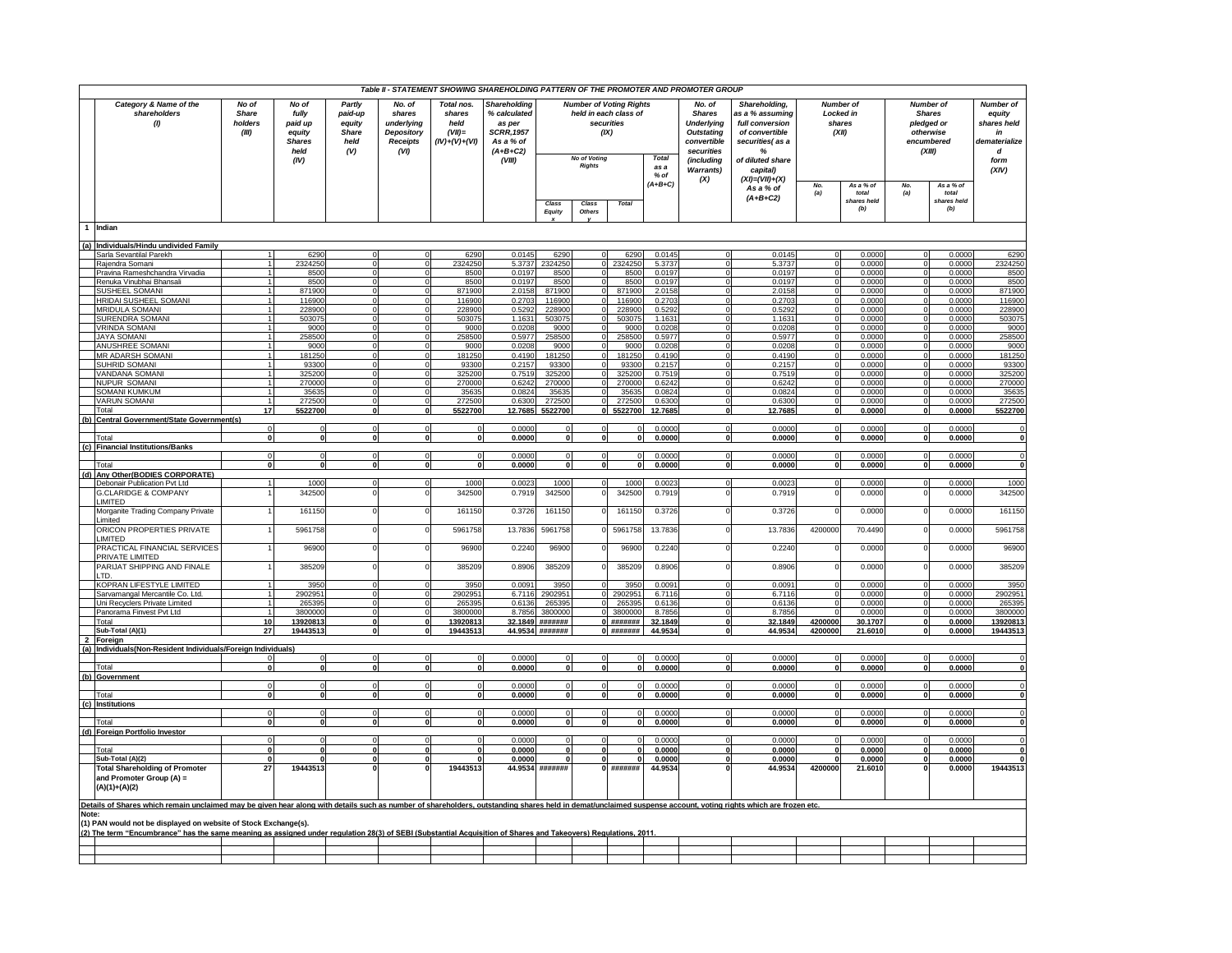|                |                                                                                                      |                                             |                                                                      |                                                            |                                                                                 |                                                            | Table III - STATEMENT SHOWING SHAREHOLDING PATTERN OF THE PUBLIC SHAREHOLDER                                 |                                                                                                                       |                        |                                                |                                                                                                                                          |                                                                                                                                               |                                                             |                                                               |                                                                                             |                            |                                                                                 |                   |
|----------------|------------------------------------------------------------------------------------------------------|---------------------------------------------|----------------------------------------------------------------------|------------------------------------------------------------|---------------------------------------------------------------------------------|------------------------------------------------------------|--------------------------------------------------------------------------------------------------------------|-----------------------------------------------------------------------------------------------------------------------|------------------------|------------------------------------------------|------------------------------------------------------------------------------------------------------------------------------------------|-----------------------------------------------------------------------------------------------------------------------------------------------|-------------------------------------------------------------|---------------------------------------------------------------|---------------------------------------------------------------------------------------------|----------------------------|---------------------------------------------------------------------------------|-------------------|
|                | Category & Name of the<br>shareholders<br>(1)                                                        | No.s of<br><b>Share</b><br>holders<br>(III) | No. of<br>fully<br>paid up<br>equity<br><b>Share</b><br>held<br>(IV) | Partly<br>paid-up<br>equity<br><b>Share</b><br>held<br>(V) | No.s of<br>shares<br>underlying<br><b>Depository</b><br><b>Receipts</b><br>(VI) | Total nos.<br>shares<br>held<br>$(VII)$ =<br>(IV)+(V)+(VI) | <b>Shareholdin</b><br>g<br>% calculated<br>as per<br><b>SCRR, 1957)</b><br>As a % of<br>$(A+B+C2)$<br>(VIII) | <b>Number of Voting Rights</b><br>held in each class of<br>securities<br>(IX)<br><b>No of Votina</b><br><b>Rights</b> |                        | <b>Total</b><br>as a<br>$%$ of<br><b>Total</b> | No. of<br><b>Shares</b><br><b>Underlying</b><br><b>Outstating</b><br>convertible<br>securities<br>(including<br><b>Warrants</b> )<br>(X) | <b>Total</b><br>Shareholding,<br>as a %<br>assuming<br>full conversion<br>of convertible<br>securities(as a<br>percentage<br>of diluted share | No.                                                         | Number of<br><b>Locked</b> in<br>shares<br>(XII)<br>As a % of | <b>Number of</b><br><b>Shares</b><br>pledged or<br>otherwise<br>encumbered<br>(XIII)<br>No. | As a % of                  | Number of<br>equity<br>shares held<br>in<br>dematerializ<br>ed<br>form<br>(XIV) |                   |
|                |                                                                                                      |                                             |                                                                      |                                                            |                                                                                 |                                                            |                                                                                                              | Class<br>Equity                                                                                                       | Class<br><b>Others</b> | <b>Total</b>                                   | Voting<br><b>Rights</b>                                                                                                                  |                                                                                                                                               | capital)<br>$(XI) = (VII) + (X)$<br>As a % of<br>$(A+B+C2)$ | (a)                                                           | total<br>shares held<br>(b)                                                                 | (Not<br>applicable)<br>(a) | total<br>shares held<br>(b)                                                     |                   |
|                | 1 Institutions                                                                                       |                                             |                                                                      |                                                            |                                                                                 |                                                            |                                                                                                              |                                                                                                                       |                        |                                                |                                                                                                                                          |                                                                                                                                               |                                                             |                                                               |                                                                                             |                            |                                                                                 |                   |
| (a)            | <b>Mutual Funds</b>                                                                                  |                                             | 500                                                                  | $\mathbf{0}$                                               | $\mathbf{0}$                                                                    | 500                                                        | 0.0012                                                                                                       | 500                                                                                                                   | $\Omega$               | 500                                            | 0.0012                                                                                                                                   | $\mathbf{0}$                                                                                                                                  | 0.0012                                                      |                                                               | 0.0000                                                                                      | <b>NA</b>                  | <b>NA</b>                                                                       |                   |
| (b)            | <b>Venture Capital Funds</b>                                                                         | U                                           | $\mathbf{0}$                                                         | o                                                          |                                                                                 |                                                            | 0.0000                                                                                                       | $\mathbf{0}$                                                                                                          | O                      | $\mathbf{0}$                                   | 0.0000                                                                                                                                   | $\overline{\mathbf{0}}$                                                                                                                       | 0.0000                                                      |                                                               | 0.0000                                                                                      | <b>NA</b>                  | <b>NA</b>                                                                       | 0                 |
| (c)            | Alternate Investment Funds                                                                           | $\Omega$                                    | $\mathbf{0}$                                                         | ٥I                                                         | $\Omega$                                                                        | $\Omega$                                                   | 0.0000                                                                                                       | $\mathbf{0}$                                                                                                          | $\mathbf{0}$           | $\mathbf{0}$                                   | 0.0000                                                                                                                                   | $\mathbf{0}$                                                                                                                                  | 0.0000                                                      |                                                               | 0.0000                                                                                      | <b>NA</b>                  | <b>NA</b>                                                                       | $\mathbf{0}$      |
| (d)            | <b>Foreign Venture Capital Investors</b>                                                             |                                             |                                                                      | n١                                                         | $\Omega$                                                                        |                                                            | 0.0000                                                                                                       |                                                                                                                       | $\mathbf{a}$           |                                                | 0.0000                                                                                                                                   | $\Omega$                                                                                                                                      | 0.0000                                                      |                                                               | 0.0000                                                                                      | <b>NA</b>                  | <b>NA</b>                                                                       |                   |
| (e)            | <b>Foreign Portfolio Investors</b>                                                                   |                                             | 837128                                                               | $\mathbf{0}$                                               | $\Omega$                                                                        | 837128                                                     | 1.9354                                                                                                       | 837128                                                                                                                | 0                      | 837128                                         | 1.9354                                                                                                                                   | $\mathbf{0}$                                                                                                                                  | 1.9354                                                      |                                                               | 0.0000                                                                                      | <b>NA</b>                  | <b>NA</b>                                                                       | 837128            |
|                | AJO EMERGING MARKETS SMALL-CAP MASTER                                                                |                                             | 537070                                                               |                                                            |                                                                                 | 537070                                                     | 1.2417                                                                                                       | 537070                                                                                                                |                        | 537070                                         | 1.2417                                                                                                                                   |                                                                                                                                               | 1.2417                                                      |                                                               | 0.0000                                                                                      | <b>NA</b>                  | <b>NA</b>                                                                       | 537070            |
|                | FUND. LTD.                                                                                           |                                             |                                                                      |                                                            |                                                                                 |                                                            |                                                                                                              |                                                                                                                       |                        |                                                |                                                                                                                                          |                                                                                                                                               |                                                             |                                                               |                                                                                             |                            |                                                                                 |                   |
| (f)            | <b>Financial Institution/Banks</b>                                                                   | 13                                          | 1203598                                                              | 145                                                        |                                                                                 | 1203743                                                    | 2.7831                                                                                                       | 1203743                                                                                                               |                        | 1203743                                        | 2.7831                                                                                                                                   | $\mathbf{0}$                                                                                                                                  | 2.7831                                                      |                                                               | 0.0000                                                                                      | <b>NA</b>                  | <b>NA</b>                                                                       | 1203443           |
| (q)            | <b>Insurance Companies</b>                                                                           | ŋ                                           |                                                                      | $\Omega$<br>0                                              | $\Omega$                                                                        | - 0<br>$\Omega$                                            | 0.0000                                                                                                       | 0                                                                                                                     | $\Omega$<br>$\Omega$   | $\Omega$                                       | 0.0000                                                                                                                                   | $\mathbf{0}$                                                                                                                                  | 0.0000                                                      |                                                               | 0.0000                                                                                      | <b>NA</b><br><b>NA</b>     | <b>NA</b>                                                                       | $\mathbf{0}$<br>0 |
| (h)            | <b>Provident Funds/ Pension Funds</b><br>(i) Any Other (FII'S)                                       |                                             | $\mathbf{0}$<br>300                                                  | $\mathbf{0}$                                               | $\mathbf{0}$<br>$\Omega$                                                        | 300                                                        | 0.0000<br>0.0007                                                                                             | $\mathbf{0}$<br>300                                                                                                   | $\mathbf{0}$           | $\mathbf{0}$<br>300                            | 0.0000<br>0.0007                                                                                                                         | $\mathbf{0}$<br>$\mathbf{0}$                                                                                                                  | 0.0000<br>0.0007                                            |                                                               | 0.0000<br>0.0000                                                                            | <b>NA</b>                  | <b>NA</b><br><b>NA</b>                                                          | $\mathbf{0}$      |
|                | SUB TOTAL (B)(1)                                                                                     | 22                                          | 2041526                                                              | 145                                                        | $\Omega$                                                                        | 2041671                                                    | 4.7203                                                                                                       | 2041671                                                                                                               | 0                      | 2041671                                        | 4.7203                                                                                                                                   | $\mathbf{0}$                                                                                                                                  | 4.7203                                                      |                                                               | 0.0000                                                                                      | <b>NA</b>                  | <b>NA</b>                                                                       | 2040571           |
| $\overline{2}$ | Central / State government(s)                                                                        |                                             |                                                                      |                                                            |                                                                                 |                                                            |                                                                                                              |                                                                                                                       |                        |                                                |                                                                                                                                          |                                                                                                                                               |                                                             |                                                               |                                                                                             |                            |                                                                                 |                   |
| (a)            | Central Government/ State Government(s)/President<br>of India                                        | O                                           | $\mathbf{0}$                                                         | 0                                                          | $\mathbf{0}$                                                                    | $\mathbf{0}$                                               | 0.0000                                                                                                       | 0                                                                                                                     | 0                      | $\mathbf 0$                                    | 0.0000                                                                                                                                   | $\mathbf{0}$                                                                                                                                  | 0.0000                                                      |                                                               | 0.0000                                                                                      | <b>NA</b>                  | <b>NA</b>                                                                       | $\mathbf{0}$      |
|                | SUB TOTAL (B)(2)                                                                                     |                                             | $\Omega$                                                             | 0                                                          | $\Omega$                                                                        | $\Omega$                                                   | 0.0000                                                                                                       | $\mathbf{0}$                                                                                                          | 0                      |                                                | 0.0000                                                                                                                                   | $\mathbf{0}$                                                                                                                                  | 0.0000                                                      |                                                               | 0.0000                                                                                      | <b>NA</b>                  | <b>NA</b>                                                                       | 0                 |
| 3              | <b>Non-institutions</b>                                                                              |                                             |                                                                      |                                                            |                                                                                 |                                                            |                                                                                                              |                                                                                                                       |                        |                                                |                                                                                                                                          |                                                                                                                                               |                                                             |                                                               |                                                                                             |                            |                                                                                 |                   |
|                | (a.1) Individuals - i. Individual shareholders holding<br>nominal share capital up to Rs. 2 lakhs.   | 31127                                       | 14266601                                                             | 2981                                                       |                                                                                 | 14269582                                                   | 32.9913                                                                                                      | 14269582                                                                                                              |                        | 0 14269582                                     | 32.9913                                                                                                                                  | $\mathbf{0}$                                                                                                                                  | 32.9913                                                     |                                                               | 0.0000                                                                                      | <b>NA</b>                  | <b>NA</b>                                                                       | 13967984          |
|                | (a.2) INDIVIDUAL - ii. Individual shareholders holding                                               | 55                                          | 2776610                                                              | U                                                          |                                                                                 | 2776610                                                    | 6.4195                                                                                                       | 2776610                                                                                                               | U                      | 2776610                                        | 6.4195                                                                                                                                   | $\Omega$                                                                                                                                      | 6.4195                                                      |                                                               | 0.0000                                                                                      | <b>NA</b>                  | <b>NA</b>                                                                       | 2776610           |
|                | nominal share capital in excess of Rs. 2 lakhs.                                                      |                                             |                                                                      |                                                            |                                                                                 |                                                            |                                                                                                              |                                                                                                                       |                        |                                                |                                                                                                                                          |                                                                                                                                               |                                                             |                                                               |                                                                                             |                            |                                                                                 |                   |
|                | (b) NBFCs registered with RBI                                                                        |                                             | 15699                                                                |                                                            |                                                                                 | 15699                                                      | 0.0363                                                                                                       | 15699                                                                                                                 | $\mathbf{0}$           | 15699                                          | 0.0363                                                                                                                                   | 0                                                                                                                                             | 0.0363                                                      |                                                               | 0.0000                                                                                      | <b>NA</b>                  | <b>NA</b>                                                                       | 15699             |
|                | (c) Employee Trusts                                                                                  |                                             | $\Omega$                                                             | <sub>0</sub>                                               | $\Omega$                                                                        | $\Omega$                                                   | 0.0000                                                                                                       | $\mathbf{0}$                                                                                                          | $\mathbf{0}$           |                                                | 0.0000                                                                                                                                   | $\mathbf{0}$                                                                                                                                  | 0.0000                                                      |                                                               | 0.0000                                                                                      | <b>NA</b>                  | <b>NA</b>                                                                       |                   |
| (d)            | Overseas Depositories (holding DRs) (balancing<br>fiaure)                                            |                                             | $\Omega$                                                             | U                                                          | $\Omega$                                                                        | $\Omega$                                                   | 0.0000                                                                                                       | $\mathbf{0}$                                                                                                          | $\Omega$               |                                                | 0.0000                                                                                                                                   | $\mathbf{0}$                                                                                                                                  | 0.0000                                                      |                                                               | 0.0000                                                                                      | <b>NA</b>                  | <b>NA</b>                                                                       | 0                 |
|                | (e) Any Other (BODIES CORPORATE)                                                                     | 555                                         | 3168682                                                              | 0                                                          | $\mathbf{0}$                                                                    | 3168682                                                    | 7.3260                                                                                                       | 3168682                                                                                                               | 0                      | 3168682                                        | 7.3260                                                                                                                                   | $\mathbf{0}$                                                                                                                                  | 7.3260                                                      |                                                               | 0.0000                                                                                      | <b>NA</b>                  | <b>NA</b>                                                                       | 3148881           |
|                | (e) Any Other (CLEARING MEMBER)                                                                      | 142                                         | 43652                                                                | οI                                                         | $\mathbf{0}$                                                                    | 436523                                                     | 1.0092                                                                                                       | 436523                                                                                                                | $\mathbf{0}$           | 436523                                         | 1.0092                                                                                                                                   | $\mathbf{0}$                                                                                                                                  | 1.0092                                                      |                                                               | 0.0000                                                                                      | <b>NA</b>                  | <b>NA</b>                                                                       | 436523            |
| (e)            | Any Other(NON RESIDENT INDIANS (NON REPAT))                                                          | 89                                          | 600348                                                               | $\mathbf{0}$                                               | $\Omega$                                                                        | 600348                                                     | 1.3880                                                                                                       | 600348                                                                                                                | $\Omega$               | 600348                                         | 1.3880                                                                                                                                   | $\mathbf{0}$                                                                                                                                  | 1.3880                                                      |                                                               | 0.0000                                                                                      | <b>NA</b>                  | <b>NA</b>                                                                       | 600348            |
|                | (e) Any Other (NON RESIDENT INDIANS (NRI))                                                           | 82                                          | 88562                                                                | n١                                                         | $\Omega$                                                                        | 88562                                                      | 0.2048                                                                                                       | 88562                                                                                                                 | $\mathbf{0}$           | 88562                                          | 0.2048                                                                                                                                   | <sup>0</sup>                                                                                                                                  | 0.2048                                                      |                                                               | 0.0000                                                                                      | <b>NA</b>                  | <b>NA</b>                                                                       | 88412             |
|                | (e) Any Other (NON RESIDENT INDIANS (REPAT))                                                         | 190                                         | 407362                                                               | <sup>0</sup>                                               | $\Omega$                                                                        | 407362                                                     | 0.9418                                                                                                       | 407362                                                                                                                | $\Omega$               | 407362                                         | 0.9418                                                                                                                                   | <sup>0</sup>                                                                                                                                  | 0.9418                                                      |                                                               | 0.0000                                                                                      | <b>NA</b>                  | <b>NA</b>                                                                       | 407362            |
|                | (e) Any Other(TRUSTS)                                                                                |                                             | 4050                                                                 | U                                                          | $\Omega$                                                                        | 4050                                                       | 0.0094                                                                                                       | 4050                                                                                                                  | O                      | 4050                                           | 0.0094                                                                                                                                   | $\mathbf{0}$                                                                                                                                  | 0.0094                                                      |                                                               | 0.0000                                                                                      | <b>NA</b>                  | <b>NA</b>                                                                       | 4050              |
|                | SUB TOTAL (B)(3)                                                                                     | 32244                                       | 21764437                                                             | 2981                                                       | $\Omega$                                                                        | 21767418                                                   | 50.3263                                                                                                      | 21767418                                                                                                              |                        | 0 21767418                                     | 50.3263                                                                                                                                  | $\mathbf{0}$                                                                                                                                  | 50.3263                                                     |                                                               | 0.0000                                                                                      | <b>NA</b>                  | <b>NA</b>                                                                       | 21445869          |
|                | Total Public Shareholding (B) = $(B)(1)+(B)(2)+(B)(3)$                                               | 32266                                       | 23805963                                                             | 3126                                                       |                                                                                 | 23809089                                                   | 55.0466                                                                                                      | 23809089                                                                                                              |                        | 23809089                                       | 55.0466                                                                                                                                  | $\Omega$                                                                                                                                      | 55.0466                                                     |                                                               | 0.0000                                                                                      | <b>NA</b>                  | <b>NA</b>                                                                       | 23486440          |
|                | Details of the shareholders acting as persons in Concert including their Shareholding (No. and %): 0 |                                             |                                                                      |                                                            |                                                                                 |                                                            |                                                                                                              |                                                                                                                       |                        |                                                |                                                                                                                                          |                                                                                                                                               |                                                             |                                                               |                                                                                             |                            |                                                                                 |                   |

Details of the shareholders acting as persons in Concert including their Shareholding (No. and %): 0<br>Details of Shares which remain unclaimed may be given hear along with details such as number of shareholders, outstandin

(1) PAN would not be displayed on website of Stock Exchange(s).<br>(2) The above format needs to be disclosed along with the name of following persons:<br>Institutions/Non Institutions holding more than 1% of total number of sha